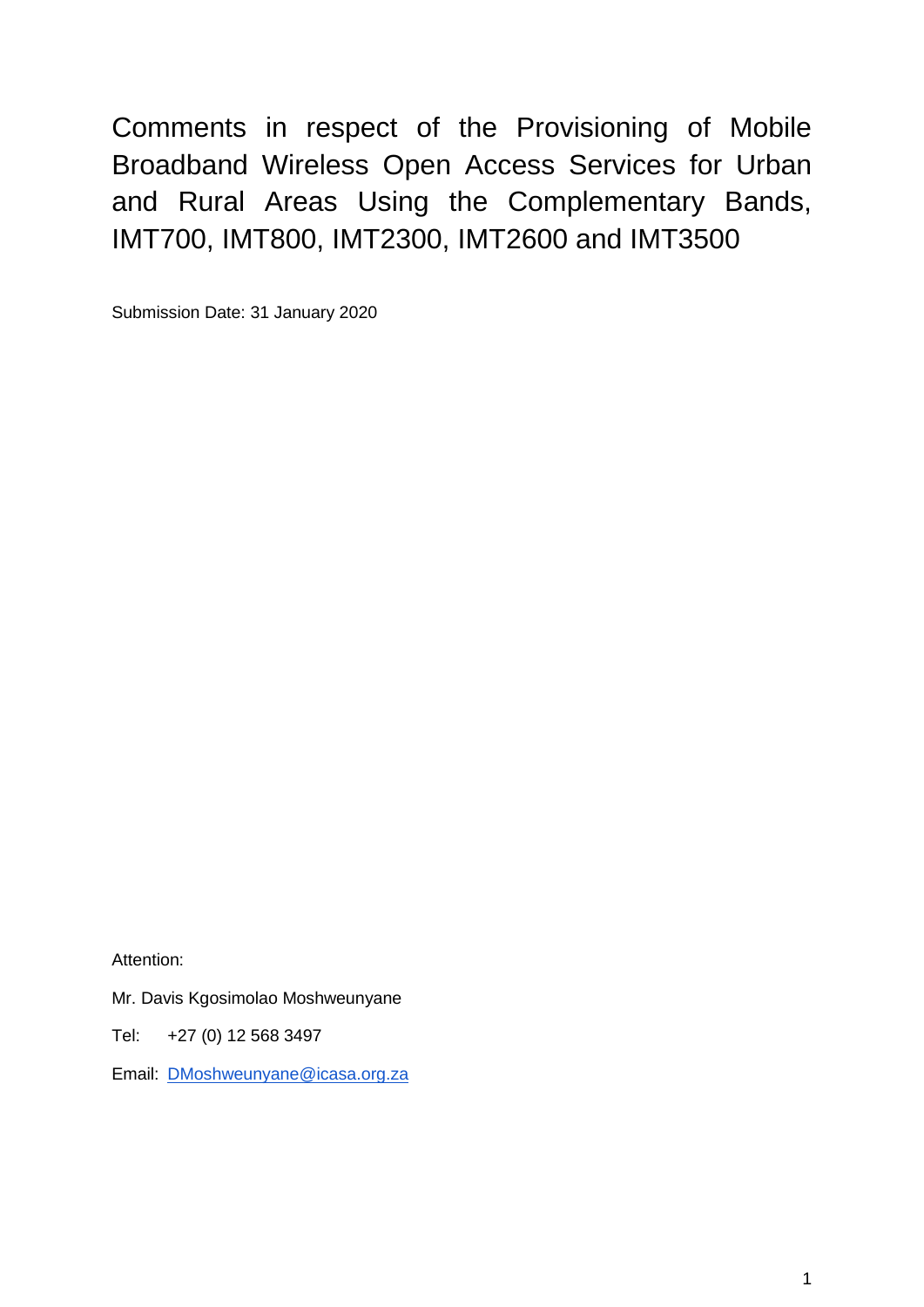### **Table of Contents**

| <b>Introduction</b>                                                               | 3              |
|-----------------------------------------------------------------------------------|----------------|
| <b>Context</b>                                                                    | 3              |
| <b>Rationale</b>                                                                  | $\overline{4}$ |
| <b>Key recommendations</b>                                                        | 6              |
| <b>Background to Recommendations</b>                                              | 7              |
| <b>Shared Access License</b>                                                      | 8              |
| Local Access License                                                              | 9              |
| <b>Spectrum Fees for Community Networks</b>                                       | 9              |
| <b>Conclusion</b>                                                                 | 10             |
| About contributing organizations                                                  | 11             |
| Appendix: Background to policies and regulations supporting community networks 12 |                |
| Appendix: About Zenzeleni Networks                                                | 14             |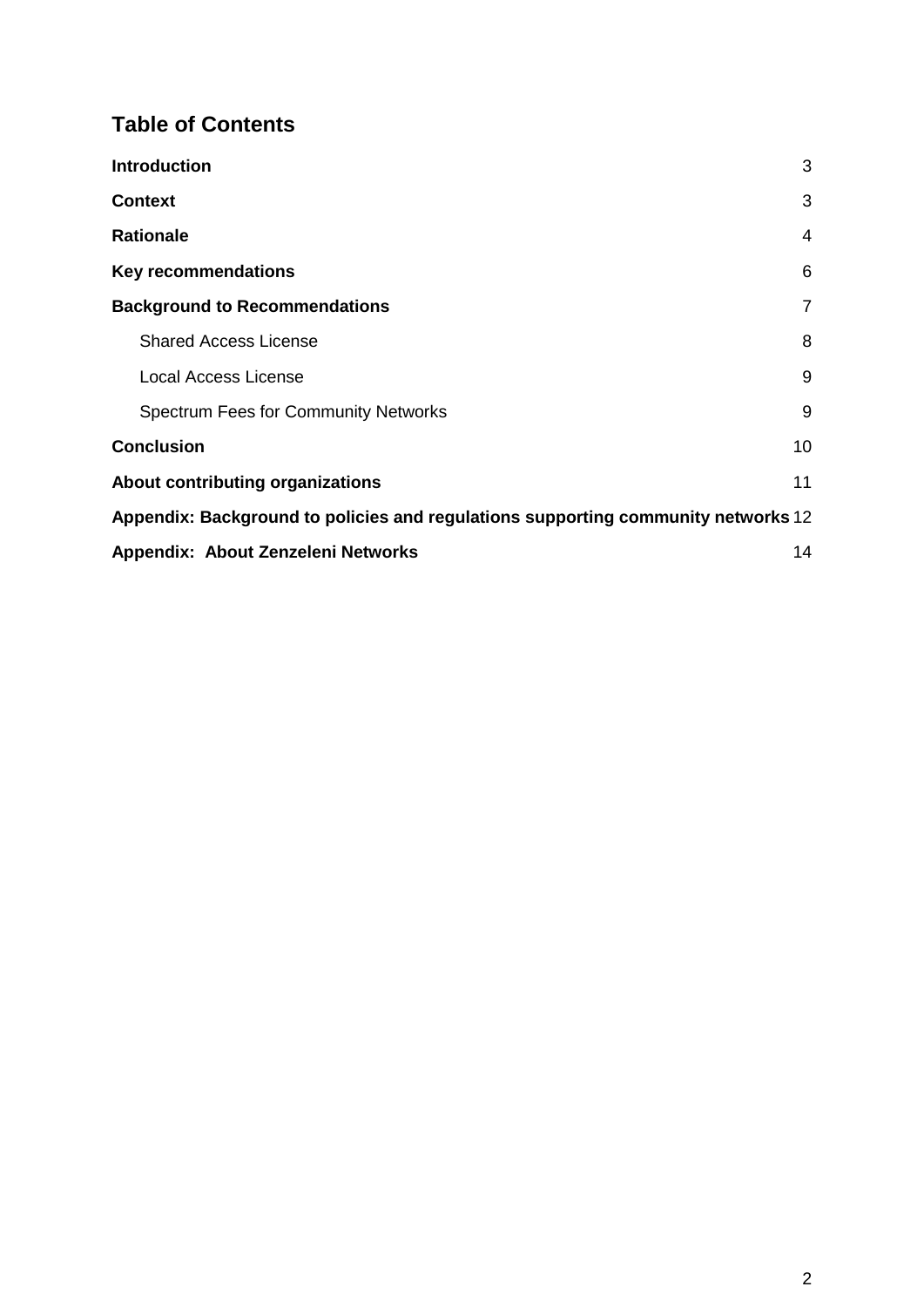## <span id="page-2-0"></span>Introduction

In the Public Notice 597 in Government Gazette No. dated 1 November 2019 on the Licensing Process for International Mobile Telecommunications (IMT) Spectrum, the Independent Communications Authority of South Africa (ICASA) invited interested stakeholders to submit their Comments in respect of the Provisioning of Mobile Broadband Wireless Open Access Services for Urban and Rural Areas Using the Complementary Bands, IMT700, IMT800, IMT2300, IMT2600 and IMT3500. The following organizations are herewith submitting their comments with the common objective to help create a quality and affordable telecommunications service to all South Africans, especially those in rural areas:

- Zenzeleni Networks, zenzeleni.net
- Association for Progressive Communications, apc.org

We welcome this opportunity to contribute to the work of ICASA in such an important process.

## <span id="page-2-1"></span>**Context**

The internet is a critical enabler of human rights; from freedom of expression to access to information to privacy, and freedom of assembly. Meaningful access to the internet<sup>[1](#page-2-2)</sup>, has also an impact on development and social justice. It is a precondition for the exercise of economic, social and cultural rights, ranging from social and health safety nets, to access to education and information that increase people's agency in the world. Additionally, there is mounting evidence that broadband directly contributes to job creation<sup>[2](#page-2-3)</sup> and stimulates economic growth. For countries and individuals to realise the benefits that accrue from broadband investments and for people to exercise the right to communicate, telecommunications infrastructure must be accessible, affordable, and reliable. In an increasingly interconnected world, it is easy to forget that many people, especially women and minorities living in the rural areas, lack this basic service.

Despite having nearly all population covered by mobile broadband services, just over half of South Africans use the internet (56.17% according to the International Telecommunications Union<sup>[3](#page-2-4)</sup> with a 12% gender gap in internet uptake<sup>[4](#page-2-5)</sup>). One of the main drivers behind this low uptake is the lack of *affordable* services. Although on average mobile broadband internet might appear affordable (2.[5](#page-2-6)0% of monthly GNI per capita for 1 GB of mobile broadband data<sup>5</sup>), the

<span id="page-2-2"></span> <sup>1</sup> "Meaningful internet access" should be construed as pervasive, affordable connection (of sufficient quality and speed) to the internet in a manner that enables individuals to benefit from internet use, including to participate in the public sphere, exercise human rights, access and create relevant content, engage with people and information for development and well-being, etc.; irrespective of the means of such access (i.e. whether via a mobile or other device; whether through private ownership of a device or using a public access facility like a library). See: [www.intgovforum.org/multilingual/index.php?q=filedepot\\_download/3406/437](http://www.intgovforum.org/multilingual/index.php?q=filedepot_download/3406/437)

<span id="page-2-3"></span><sup>&</sup>lt;sup>2</sup> The Arrival of Fast Internet and Employment in Africa

https://www.aeaweb.org/articles?id=10.1257/aer.20161385

<span id="page-2-4"></span><sup>&</sup>lt;sup>3</sup> Percentage of Individuals using the internet is found in latest ITU database (2000-2018):

<https://www.itu.int/en/ITU-D/Statistics/Pages/stat/default.aspx>

<span id="page-2-5"></span><sup>4</sup> [https://researchictafrica.net/wp/wp-content/uploads/2019/05/2019\\_After-Access\\_Africa-Comparative-report.pdf](https://researchictafrica.net/wp/wp-content/uploads/2019/05/2019_After-Access_Africa-Comparative-report.pdf) Similar stats for other African countries below use this source.

<span id="page-2-6"></span> $<sup>5</sup>$  Monthly GNI per capita for 1 GB of mobile broadband data is found in the A4AI online index:</sup> [https://a4ai.org/affordability-report/data/?\\_year=2019&indicator=INDEX.](https://a4ai.org/affordability-report/data/?_year=2019&indicator=INDEX)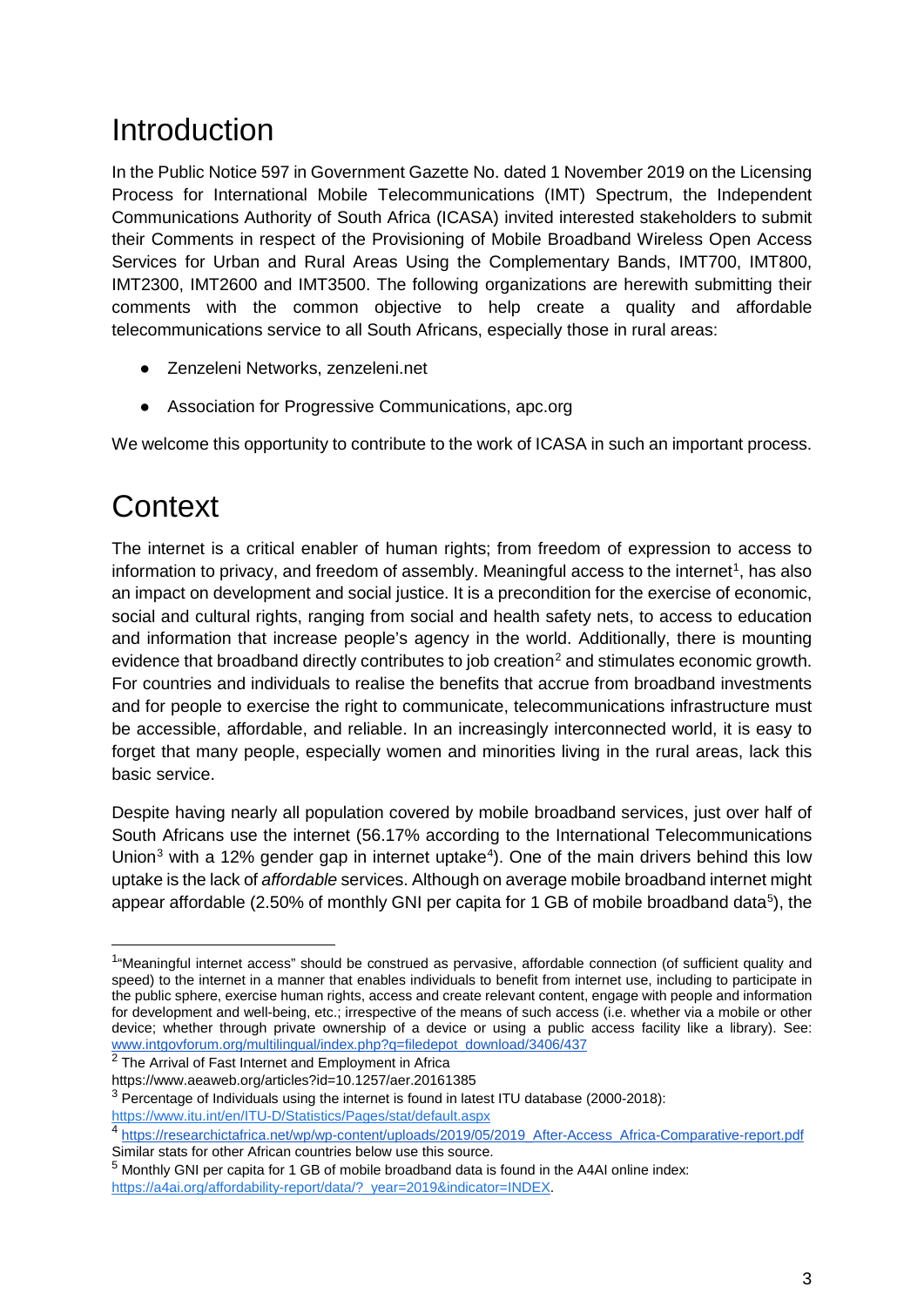substantial income inequality in the country masks large connectivity differences between the wealthy and poor. Rural South Africans who currently use a 1GB prepaid data bundle are paying, on average, [6](#page-3-1)0% of their disposable income for it<sup>6</sup>. Worse still, poor people can often only afford smaller bundles, with an even higher cost per MB resulting in an even higher percentage of their disposable income being spent for internet access. The Competition Commission has stated that the lack of data transparency amongst mobile network operators is undermining competition and that this is reflected in this kind of anti-poor pricing<sup>[7](#page-3-2)</sup>. This reality challenges the vision of the National Development Plan to achieve a "dynamic and connected vibrant information society and a knowledge economy that is more inclusive, equitable and prosperous".

# <span id="page-3-0"></span>**Rationale**

There have been several attempts over the past ten years to satisfy demands for International Mobile Telecommunications (IMT) spectrum by network operators in order to ensure universal service and access to affordable and secure broadband services by all South Africans. The recently-published Information Memorandum (IM) takes the essential step of increasing the amount of available spectrum for IMT services from 566 MHz to 958MHz in the immediate future.

However, lessons from around the world have shown that simply making spectrum available is not a guarantee of either competition or universal service and access. In order to address this, the IM sets out the terms for a Wholesale Open Access Network (WOAN) as well as coverage obligations for successful licensees.

Both for the WOAN or for other licenses there is a natural commercial incentive to start using this spectrum in places where they would obtain the speediest return on investment. This puts the licensees somewhat at odds with the IM's goal for "*increasing universal service and universal access through prioritising rural connectivity and inclusivity*". The proposed coverage obligations in section 6.2.1 of the IM suggest that an approach similar to that used by the German government in the 800MHz auction in 2010 be used. These obligations required successful spectrum licensees in the 800MHz band to roll out infrastructure in designated underserved areas first. It is claimed that this led to LTE services across the country within 2 years.

While we believe this is a strong move in the right direction, we are concerned that similar expectations for South Africa might be optimistic given that the country has:

- over three times the land mass compared with Germany;
- ARPU levels that are half that of Germany;
- a higher percentage of people living in rural areas; and,
- a higher level of income inequality meaning that ability to pay for a significant percentage of the population is going to be much lower than average.

<span id="page-3-2"></span><span id="page-3-1"></span> <sup>6</sup> Using R149 for 1GB bundle from main providers in rural areas (MTN and Vodacom) and income levels and household size for Nyandeni local municipality: https://wazimap.co.za/profiles/municipality-EC155-nyandeni/ <sup>7</sup> [http://www.compcom.co.za/wp-content/uploads/2017/09/Data-Services-Inquiry-Report.pdf.](http://www.compcom.co.za/wp-content/uploads/2017/09/Data-Services-Inquiry-Report.pdf)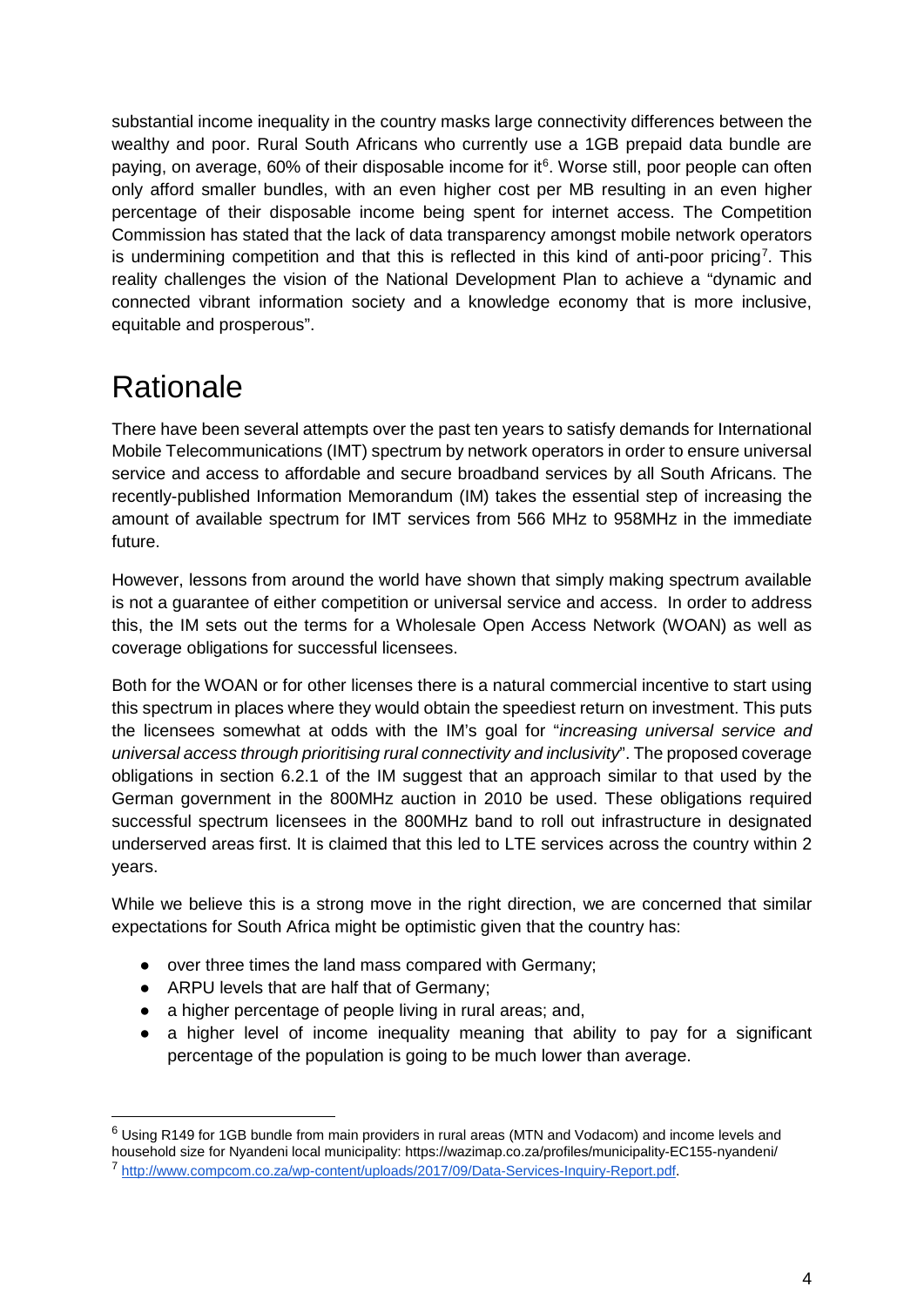|                                                   | <b>Germany</b> | <b>South Africa</b> |
|---------------------------------------------------|----------------|---------------------|
| GDP per capita $(USD)^8$                          | 47,502         | 7,434               |
| GINI Index <sup>9</sup>                           | 31.7 (2015)    | 63.0 (2014)         |
| Percent rural population <sup>10</sup>            | 23%            | 34%                 |
| Average ARPU across operators (USD) <sup>11</sup> | 14.50          | 7.25                |
| Surface Area (sq. km) <sup>12</sup>               | 357,580        | 1,219,090           |
| Population density per sq km <sup>13</sup>        | 240            | 49                  |

With existing business models, it may be simply economically infeasible for national network operators to deploy and maintain infrastructure and services in low-income, rural areas.

And coverage is only one piece of the puzzle. The problem of access needs to be solved first, but even after years of operators reporting close to universal coverage, the majority of South Africans are not benefiting from that access. One of the major barriers to this is cost, and hence it is laudable that one of the goals of this IM is "*reducing the cost to communicate specifically data costs*".

The part of the spectrum allocated for the WOAN is designed to reduce the cost of communication and increase competition by encouraging small and medium size operators to purchase wholesale capacity from the WOAN at a regional level. Part of the reason for the WOAN's ability to provide wholesale capacity at a low cost is due to spectrum being available on a reduced or no-fee basis for the first five years.

In the case of the rest of the spectrum to be assigned to ECNS holders, it is unclear how this additional spectrum will directly translate into "*reducing the cost to communicate specifically data costs*"; in spite of promises made by existing national operators<sup>[14](#page-4-6)</sup>. Lowering costs should not prove challenging given that costs to consumers have remained consistently high over the past 3-4 years, and are among the highest in the continent<sup>15</sup>. Yet it is doubtful that any reduction will be significant enough to provide affordable data communications to the lowest income sectors of the population. As history has demonstrated and the Competition Commission has related in its latest report, national operators have being actively engaged in exploitative price discrimination and partitioning strategies in order to push up margins and prices, strategies that are found to be anti-poor.

Universal affordable access to communications is a daunting but achievable challenge. However, not all affordable access strategies will contribute to the IM's goal of "*promoting the* 

<span id="page-4-0"></span><sup>8</sup> https://tradingeconomics.com/south-africa/indicators & <https://tradingeconomics.com/germany/indicators>9 <https://data.worldbank.org/indicator/SI.POV.GINI/>

<span id="page-4-1"></span>

<span id="page-4-2"></span><sup>10</sup> <https://data.worldbank.org/indicator/SP.RUR.TOTL.ZS>

<span id="page-4-3"></span><sup>11</sup> <https://www.statista.com/statistics/668966/mobile-average-revenue-per-user-by-country/>

<span id="page-4-4"></span><sup>12</sup> <https://databank.worldbank.org/reports.aspx?source=2&country=ZAF,DEU> <sup>13</sup> <https://www.worldometers.info/world-population/germany-population/> &

<span id="page-4-5"></span><https://www.worldometers.info/world-population/south-africa-population/>

<span id="page-4-6"></span><sup>14</sup> <https://techcentral.co.za/our-prices-will-tumble-when-we-get-more-spectrum-mtn/84526/>

<span id="page-4-7"></span><sup>15</sup> [https://researchictafrica.net/ramp\\_indices\\_portal/](https://researchictafrica.net/ramp_indices_portal/)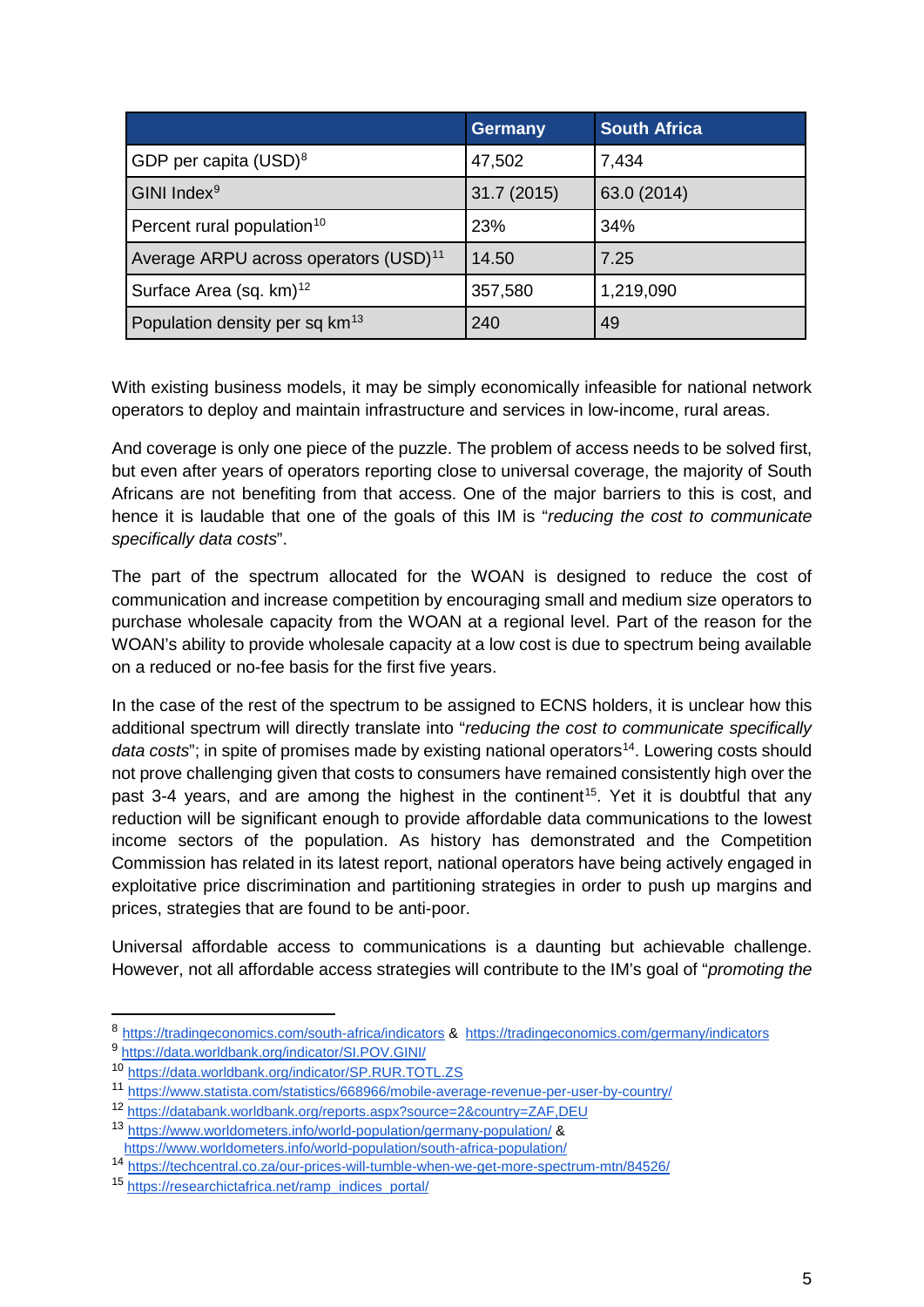*empowerment of historically disadvantaged groups ("HDG") in particular women, youth and people with disabilities*". Achieving this goal will require strategies that go beyond assigning spectrum to large corporations or consortia, whose reason for existence is to maximize profit for shareholders; a reality which tends to lead to the marginalisation of poor and rural populations<sup>[16](#page-5-1)</sup>.

Over the past decade important examples of innovative community-owned and small-scale local access service provision have emerged. These models, which complement existing traditional access infrastructure, enable historically disadvantaged communities to obtain the skills to install, manage, and operate their own electronic communications services and infrastructure. In addition to providing affordable connectivity in places where it did not exist or was not affordable, community-owned networks contribute to the empowerment of marginalized populations by fostering a local economy, creating local employment, developing technical and entrepreneurial skills and contributing to the social cohesion of the communities they serve. Community-based connectivity initiatives run the risk of reinforcing existing gender inequalities and discrimination but at the same time, there are also several examples where this is being addressed explicitly and effectively. Something that cannot be addressed by initiatives with national scope far from where those inequalities and discrimination takes place.

South Africa is, and has been historically, one of the most thriving countries in the community networks space in Africa. Various universities, as well as the Council for Scientific and Industrial Research, together with Wireless User Groups, were involved in the initial stages of the movement. Some of those efforts, like Zenzeleni Networks<sup>[17](#page-5-2)</sup>, have managed to sustain their efforts over several years, and have been covered extensively in national and international media<sup>[18](#page-5-3)</sup>. That, together with hosting the 3rd Summit on Community Networks in Africa in 2018, and the current support from national and international funding sources, it is enabling more communities to set up own their networks.

As a result, there is a need for all stakeholders to take a fresh look at how spectrum assignments can address the digital divide.

## <span id="page-5-0"></span>Key recommendations

The Information Memorandum sets out a clear objective of ensuring national broadband access for all, in particular the objectives of promoting the empowerment of historically disadvantaged groups and increasing universal service and access through the prioritisation of rural connectivity and inclusivity. We believe that the spectrum strategy as currently conceived is not enough to fully realise that objective and that a complementary strategy is required. It is possible to carry out any of the currently envisaged scenarios for the spectrum auction but to also make spectrum available for Underserviced Areas and communities in a

<span id="page-5-1"></span> <sup>16</sup> Report found here: [https://www.apc.org/en/pubs/bottom-connectivity-strategies-community-led-small-scale](https://www.apc.org/en/pubs/bottom-connectivity-strategies-community-led-small-scale-telecommunication-infrastructure)[telecommunication-infrastructure](https://www.apc.org/en/pubs/bottom-connectivity-strategies-community-led-small-scale-telecommunication-infrastructure)

<span id="page-5-2"></span><sup>17</sup> <https://zenzeleni.net/> More information in Appendix

<span id="page-5-3"></span><sup>&</sup>lt;sup>18</sup> The village that built its own wi-fi network - BBC Africa:<https://www.youtube.com/watch?v=R9u-hfxAeBo>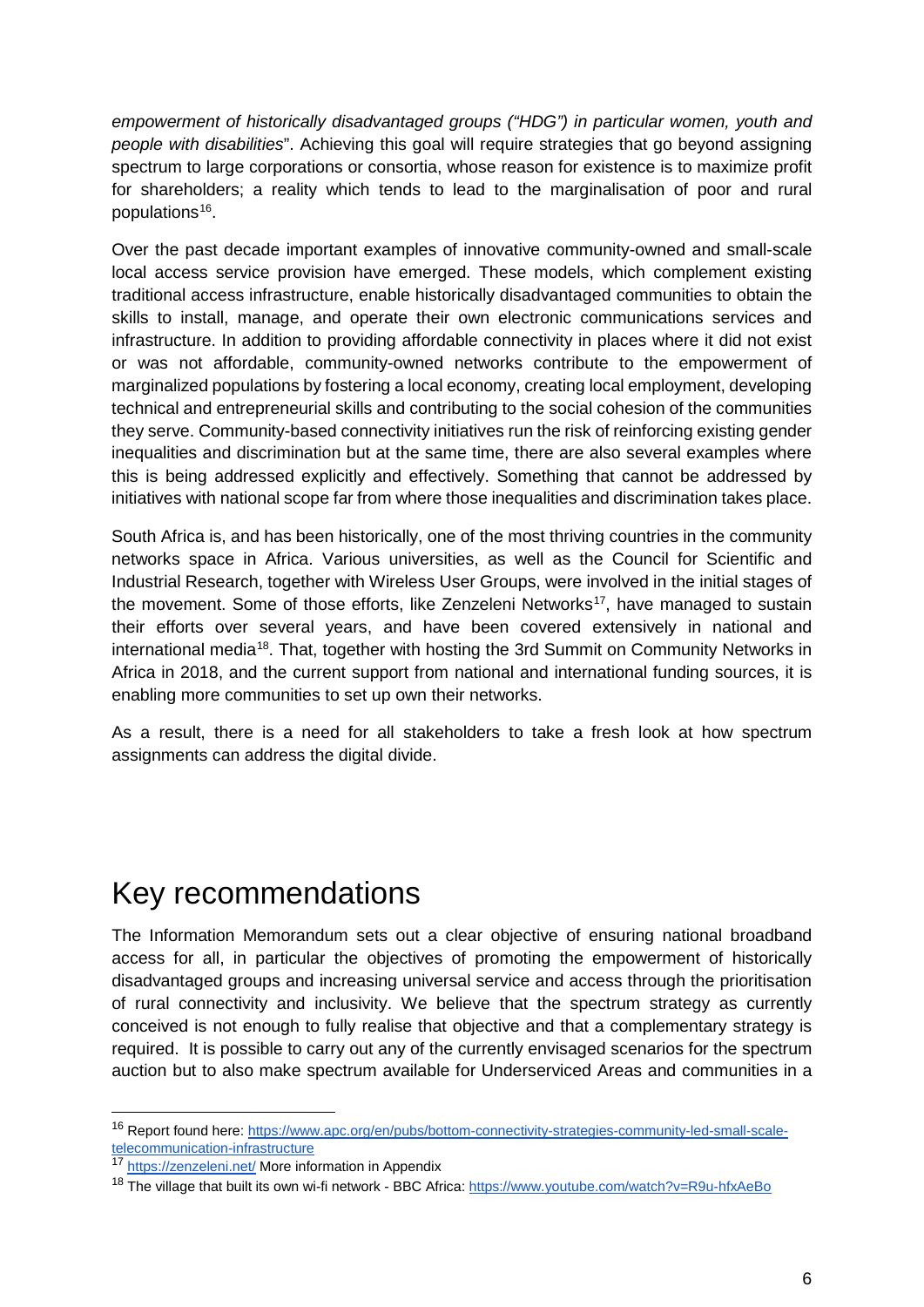manner that addresses key issues of universal service and empowerment. This can be done without compromising the proposed auction options. We propose the following:

- **Recommendation 1**: Create a new **Shared Access License** that would permit geographically-limited use in underserved rural areas of a selection of unassigned IMT frequencies by non-for-profit community networks and small commercial internet service providers.
- **Recommendation 2**: Create a new **Local Access License** that would permit geographically-limited use of IMT spectrum by community-owned networks in underserved rural areas that is assigned to an existing operator but which is unused and of limited or no commercial interest.
- **Recommendation 3**: Establish spectrum **license fee exemptions** for not-for-profit community-owned networks in order to enhance their viability in the most challenging services areas in the country.

To give a sense of the potential impact of these recommendations, the Zenzeleni network experience to date demonstrates that it will be able to offer uncapped data vouchers for R25 per month as well as voice rates 66% cheaper than the current main operator in the area[19](#page-6-1).

## <span id="page-6-0"></span>Background to Recommendations

Innovative approaches to spectrum assignment have been recommended by the Broadband Commission, which recommends using "liberal, dynamic spectrum policies"<sup>[20](#page-6-2).</sup> The Telecommunications Development sector of the ITU (ITU-D) has recognised:

*"that it is also important that administrations, in their radio-spectrum planning and licensing activities, consider mechanisms to facilitate the deployment of broadband services in rural and remote areas by small and non-profit community operators" [21.](#page-6-3)*

In July 2019, OFCOM published a statement<sup>[22](#page-6-4)</sup> that established two new types of spectrum licences intended to make it easier to access shared spectrum. It is well known that spectrum

<span id="page-6-2"></span><sup>20</sup> Broadband Commission for Sustainable Development. 2019. Connecting Africa Through Broadband: A strategy for doubling connectivity by 2021 and reaching universal access by 2030. International Telecommunications Union *and* UNESCO. [Available

[https://www.broadbandcommission.org/Documents/working-groups/DigitalMoonshotforAfrica\\_Report.pdf](https://www.broadbandcommission.org/Documents/working-groups/DigitalMoonshotforAfrica_Report.pdf) ]

<span id="page-6-1"></span><sup>&</sup>lt;sup>19</sup> Modellina used from real usage patterns from research presented in: Rey-Moreno, C., Blignaut, R., May, J., & Tucker, W. D. (2016). An in-depth study of the ICT ecosystem in a South African rural community: unveiling expenditure and communication patterns. Information Technology for Development (ITD), 22(sup1): 101–120. ISSN: ISSN: 0268-1102. For this model, this is combined with real pricing received from VoIP operators in South Africa.

<span id="page-6-3"></span><sup>&</sup>lt;sup>21</sup> ITU. 2017. World Telecommunication Development Conference (WTDC-17), Final Report. Buenos Aires, Argentina, 9-20 October 2017, International Telecommunications Union [Available [https://www.itu.int/en/ITU-](https://www.itu.int/en/ITU-D/Conferences/WTDC/WTDC17/Documents/WTDC17_final_report_en.pdf)[D/Conferences/WTDC/WTDC17/Documents/WTDC17\\_final\\_report\\_en.pdf](https://www.itu.int/en/ITU-D/Conferences/WTDC/WTDC17/Documents/WTDC17_final_report_en.pdf) ]

<span id="page-6-4"></span><sup>&</sup>lt;sup>22</sup> https://www.ofcom.org.uk/ data/assets/pdf\_file/0033/157884/enabling-wireless-innovation-through-local[licensing.pdf](https://www.ofcom.org.uk/__data/assets/pdf_file/0033/157884/enabling-wireless-innovation-through-local-licensing.pdf)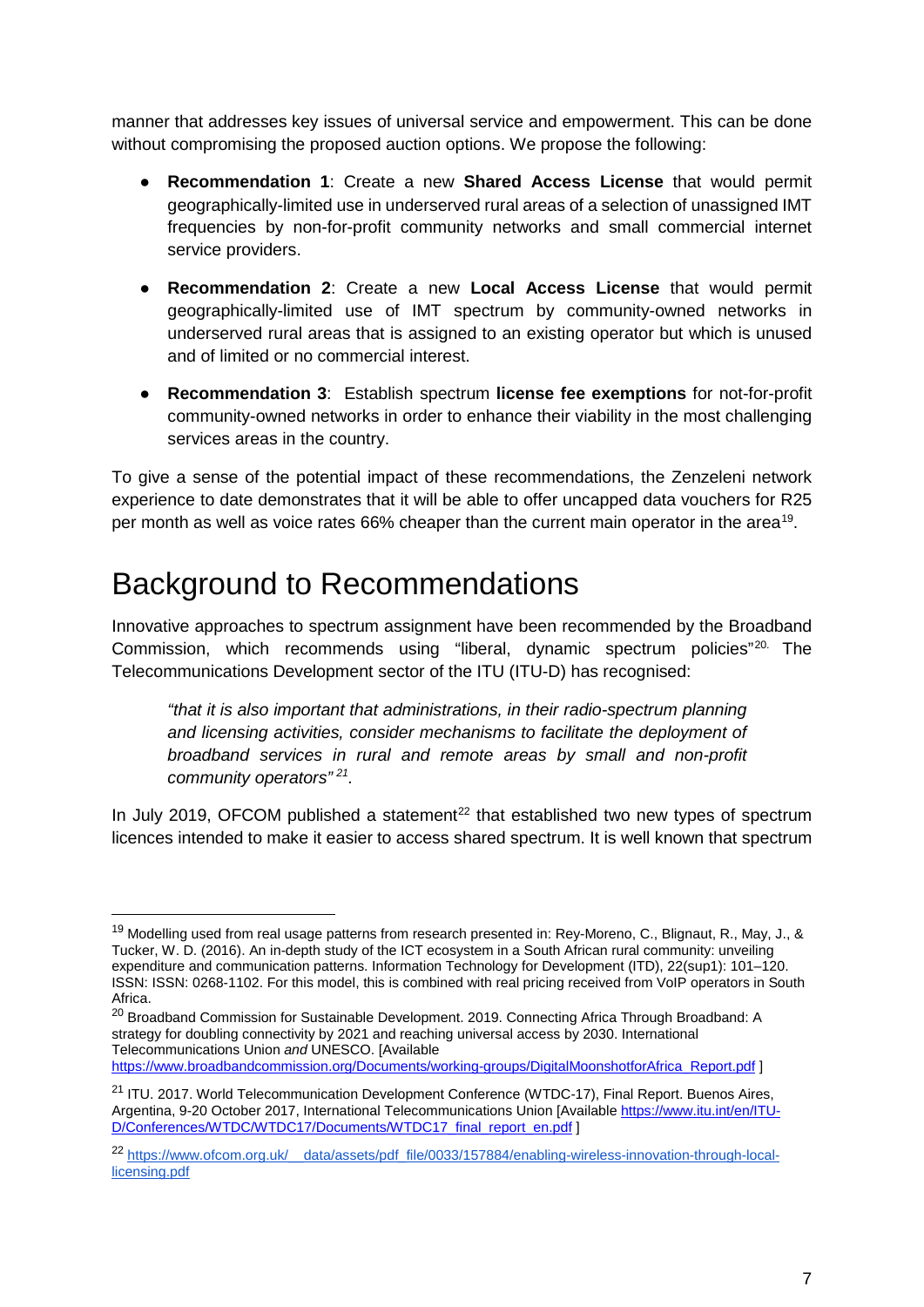occupancy in rural areas is low. These new licenses create space for novel business models to deliver affordable access where traditional operators are not inclined to invest.

It is important to highlight here that OFCOM's Shared Access and Local Access licenses detailed above have already led to partnerships and new spectrum access in the United Kingdom<sup>23</sup>.

### <span id="page-7-0"></span>Shared Access License

We recommend making a limited amount of unassigned IMT spectrum available for the provision of access in Underserved Areas<sup>[24](#page-7-2)</sup>. This can be done through the establishment of an innovative license framework similar to the Shared Spectrum License<sup>[25](#page-7-3)</sup> established by OFCOM in 2019. The aim of creating this new category of license would be to allow ICASA to flexibly make unassigned spectrum available in a variety of IMT bands for the purpose of enabling affordable access provision to underserved regions.

IMT spectrum that remains unassigned after the spectrum auction could be considered for eligibility for a Shared Spectrum License. The specific applicable regions, eligibility and power output levels can be determined through a national consultation.

There are precedents elsewhere in the world for making IMT spectrum available a shared basis. The Mexican regulator (IFETEL) has aside IMT spectrum specifically for the use of small operators and community networks in underserved regions. After a successful pilot, the IFETEL analysed the assignments in the 850 MHz band and concluded that there was a small amount of spectrum that remained unassigned. In their 2015 Annual Program<sup>[26](#page-7-4)</sup> for the Use and Exploitation of Frequency Bands, spectrum was assigned for "social use". In particular, 2x5 MHz of 850 MHz spectrum in 7 regions was made available to social purpose organisations, with the provision that it must be used in rural settlements with a population smaller than 2,500 people and that the regulator had the right to assign the spectrum for commercial use in the future.

Tecnologías Indígenas Comunitarias (TIC), a non-profit organisation based in Oaxaca, Mexico, holds a concession as a social telecommunications operator, and currently serves more than 4,000 active daily users spread across 70 villages and communities in the state of Oaxaca with 2G voice and data services using 2x2MHz. These users are served by 17 community-owned and operated cellular sites.

The key lesson from the Mexico case is that it demonstrates that it is indeed possible to provide spectrum for small-scale rural operators such as community owned cooperatives.

<span id="page-7-1"></span><sup>&</sup>lt;sup>23</sup> S.MkCaskill. 2019. Vodafone is the first operator to take advantage of spectrum sharing rules. Techradar. [Availabl[e https://www.techradar.com/uk/news/vodafone-is-first-operator-to-take-advantage-of-spectrum-sharing](https://www.techradar.com/uk/news/vodafone-is-first-operator-to-take-advantage-of-spectrum-sharing-rules)[rules](https://www.techradar.com/uk/news/vodafone-is-first-operator-to-take-advantage-of-spectrum-sharing-rules)

<span id="page-7-2"></span><sup>&</sup>lt;sup>24</sup> In 2012 ICASA published a definition of what comprises an "Underserviced areas" and an associated list of such areas in *South African Government Gazette, vol. 734, no. 35675, 10 September 2012.* It would be prudent for the regulator to update both the definition and the list of areas. Concomitantly the definitions for Universal Service and Access should also be updated by the Minister, as per ECA 2005 82(3).

<span id="page-7-3"></span><sup>25</sup> [https://www.ofcom.org.uk/\\_\\_data/assets/pdf\\_file/0035/157886/shared-access-licence-guidance.pdf](https://www.ofcom.org.uk/__data/assets/pdf_file/0035/157886/shared-access-licence-guidance.pdf)

<span id="page-7-4"></span><sup>26</sup> [http://www.dof.gob.mx/nota\\_detalle.php?codigo=5387867&fecha=06/04/2015](http://www.dof.gob.mx/nota_detalle.php?codigo=5387867&fecha=06/04/2015)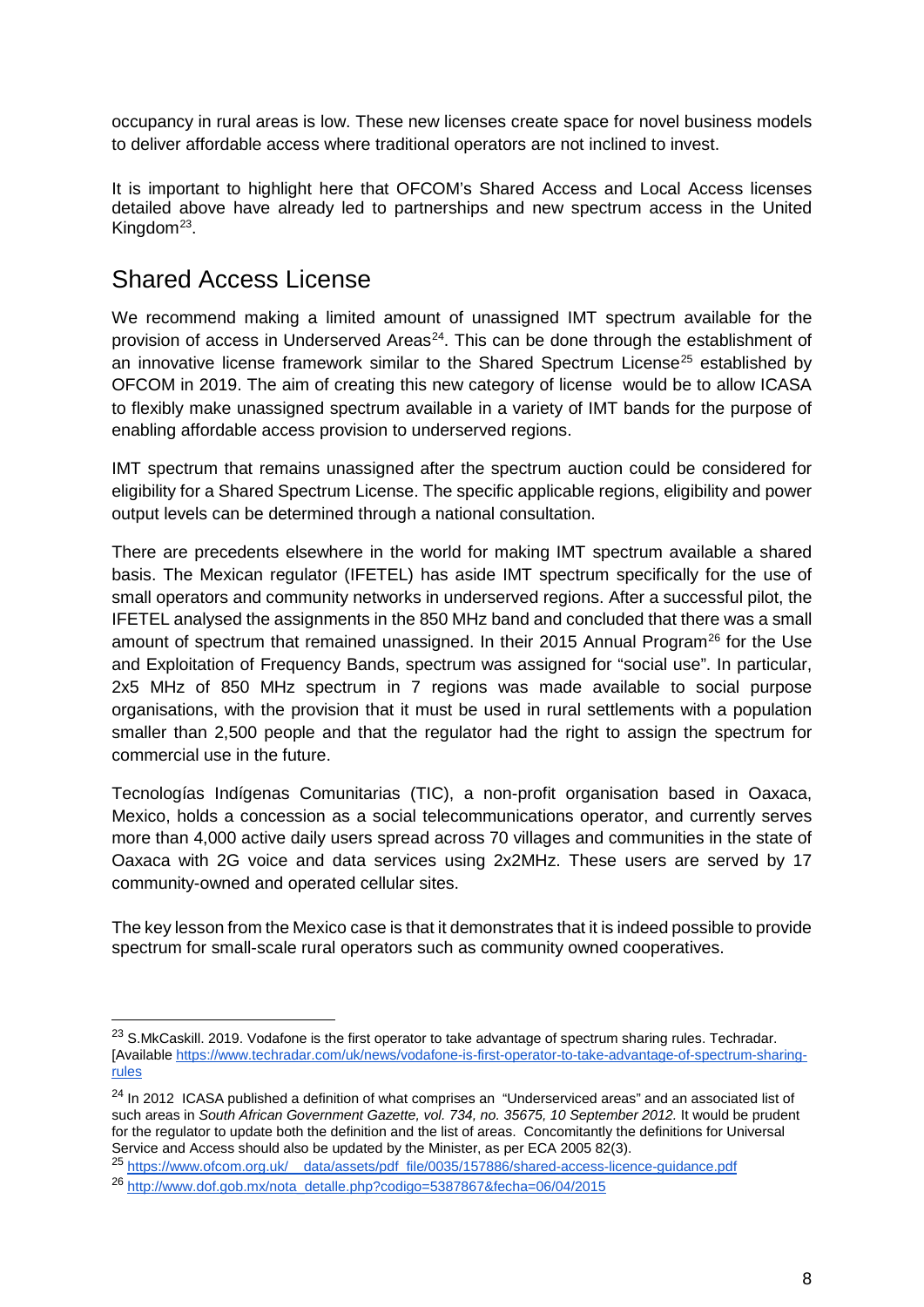#### <span id="page-8-0"></span>Local Access License

The second license category that OFCOM introduced is a Local Access Licence<sup>27</sup> that provides a way for other users to access spectrum which has already been licensed to an existing Mobile Network Operator (MNO), in locations where an MNO is not using their spectrum.

We propose that ICASA reviews and adapt OFCOM's Local Access License framework in order to enable local innovation in access from community networks and small network operators. We recommend that ICASA ensures that licenses for auctioned spectrum contain provisions for a Local Access License framework.

In South Africa, the currently available spectrum required to provide IMT services is fully assigned to six national MNOs. However, despite the debates around spectrum scarcity in the country, large amounts of IMT spectrum remains unused in rural areas.

At present, to use this unused spectrum, a prior agreement needs to be reached with one of the license-holders of the spectrum. Additionally, an application to ICASA is required for approval of a spectrum sharing agreement in terms of the 2015 Radio Frequency Spectrum Regulations. Zenzeleni Networks has approached 3 of the 4 operators with assigned, yet unused spectrum in rural areas. None of them has agreed to share their spectrum.

In its recent report, the Competition Commission of South Africa encourages ICASA to enable a framework that embraces the above licences:

"*That ICASA consider models and regulatory changes to allow at least nonprofit community networks, and possibly small commercial enterprises to access licensed spectrum not used by mobile operators in rural areas in a similar manner to television white space*." [28.](#page-8-3)

### <span id="page-8-1"></span>Spectrum Fees for Community Networks

Frequency bands for IMT services are licensed. For community networks wishing to provide mobile services, this means they must pay the corresponding spectrum usage fees. In most countries, these fees must be paid prior to gaining access to the spectrum.

In South Africa, there is a formula that determines the amount to be paid by the operator<sup>[29](#page-8-4)</sup>. This formula considers the centre frequency, the value of that band, a geographic factor, type of use (shared or exclusive), and the area and population covered, among other factors. Hence, currently a national and a community network operator in South Africa are subject to the same fee regime.

<span id="page-8-2"></span> <sup>27</sup> [https://www.ofcom.org.uk/\\_\\_data/assets/pdf\\_file/0037/157888/local-access-licence-guidance.pdf](https://www.ofcom.org.uk/__data/assets/pdf_file/0037/157888/local-access-licence-guidance.pdf)

<span id="page-8-3"></span><sup>&</sup>lt;sup>28</sup> Competition Commission South Africa. 2019. Data Services Market Inquiry, 24 April 2019 [Available <http://www.compcom.co.za/wp-content/uploads/2019/12/Data-Services-Inquiry-Report.pdf> ]

<span id="page-8-4"></span><sup>&</sup>lt;sup>29</sup> South Africa. 2015. Amendment of the Radio Frequency Spectrum Fees, 2010 in terms of the Electronic Communications Act, 2005. South African Government Gazette No. 38642.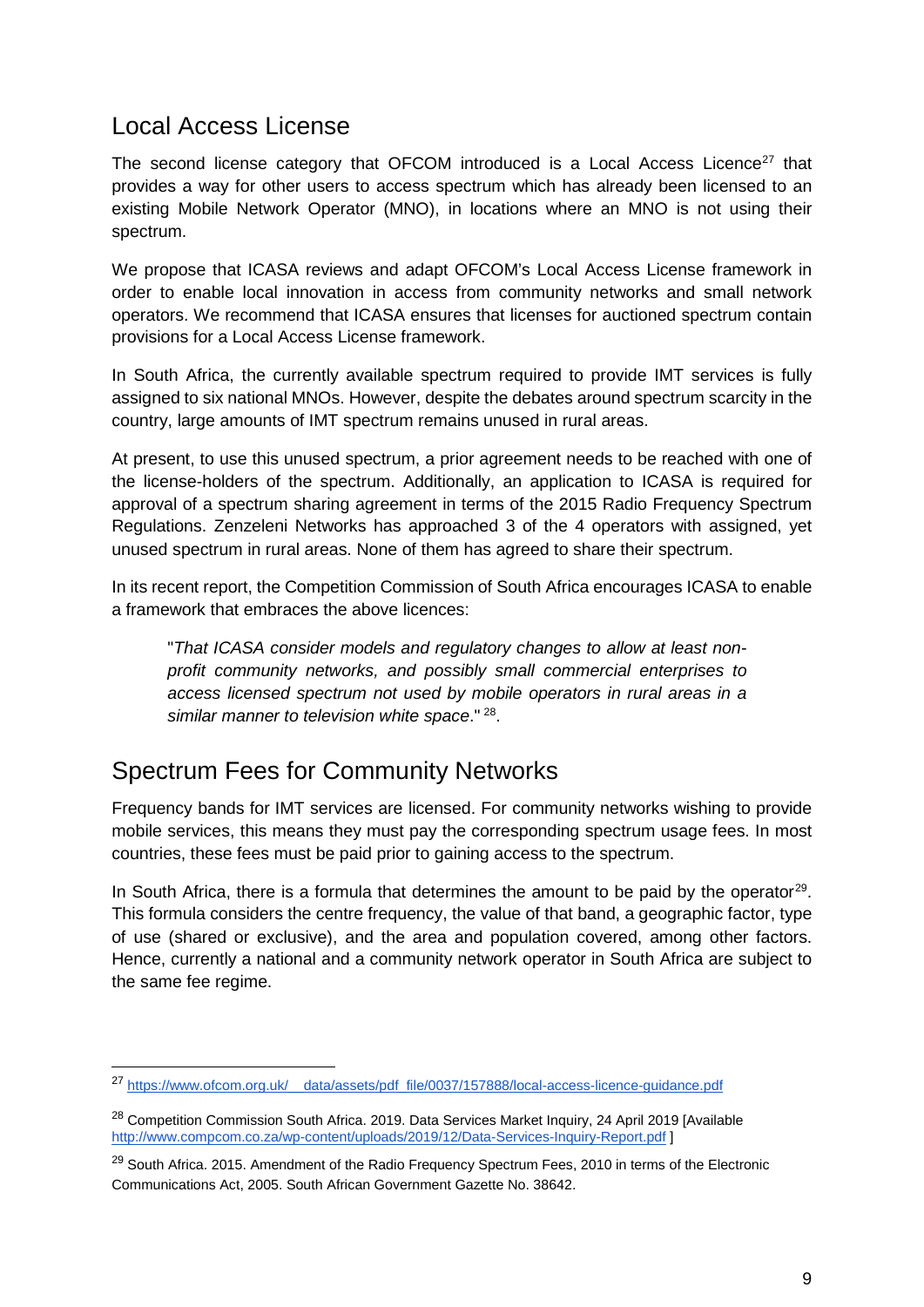Should any of the two recommendations above are implemented and community networks can operate IMT spectrum, these fees entail an additional burden for non-profit operators providing services in areas where low income is prevalent. Following, ICASA's formula, a 2x5 MHz allocation in the 700 MHz band to cover a rural community with 2000 potential users occupying an area of 40 square km e.g. Mankosi where average monthly income is around R400<sup>[30](#page-9-1)</sup>, amounts to R8,000 a year. Therefore, we recommend that ICASA consider spectrum license fee exemptions for community-owned networks, similar to those proposed for the WOAN.

## <span id="page-9-0"></span>**Conclusion**

We applaud the release of critical IMT spectrum as detailed in the IM as well as the inclusion of provisions to ensure coverage for all South Africans. However, we believe that these provisions will not be enough to affordable access for all, especially for the rural poor.

Accordingly, we propose that ICASA consider the introduction of two new license frameworks for spectrum sharing, using pioneering work by OFCOM as a base. These new licenses would permit spectrum sharing of unassigned IMT bands on a limited basis as well as sharing of assigned spectrum frequencies by community-owned networks in designated underserved regions.

We further propose that licence fee exemptions be considered for not-for-profit, communityowned networks in order to increase their viability in the most underserved regions in South Africa.

These recommendations are intended to complement the strategy proposed in the IM and will only serve to establish a more comprehensive approach to the delivery of affordable access to communication for all. Community-owned networks and small-scale operators have a critical role to play in the creation of a vibrant ICT ecosystem that serves and enables all South Africans. However, without access to IMT spectrum they will be unable to fulfill that potential.

<span id="page-9-1"></span> <sup>30</sup> Rey-Moreno, C., Blignaut, R., May, J., & Tucker, W. D. (2016). An in-depth study of the ICT ecosystem in a South African rural community: unveiling expenditure and communication patterns. Information Technology for Development (ITD), 22(sup1): 101–120. ISSN: ISSN: 0268-1102.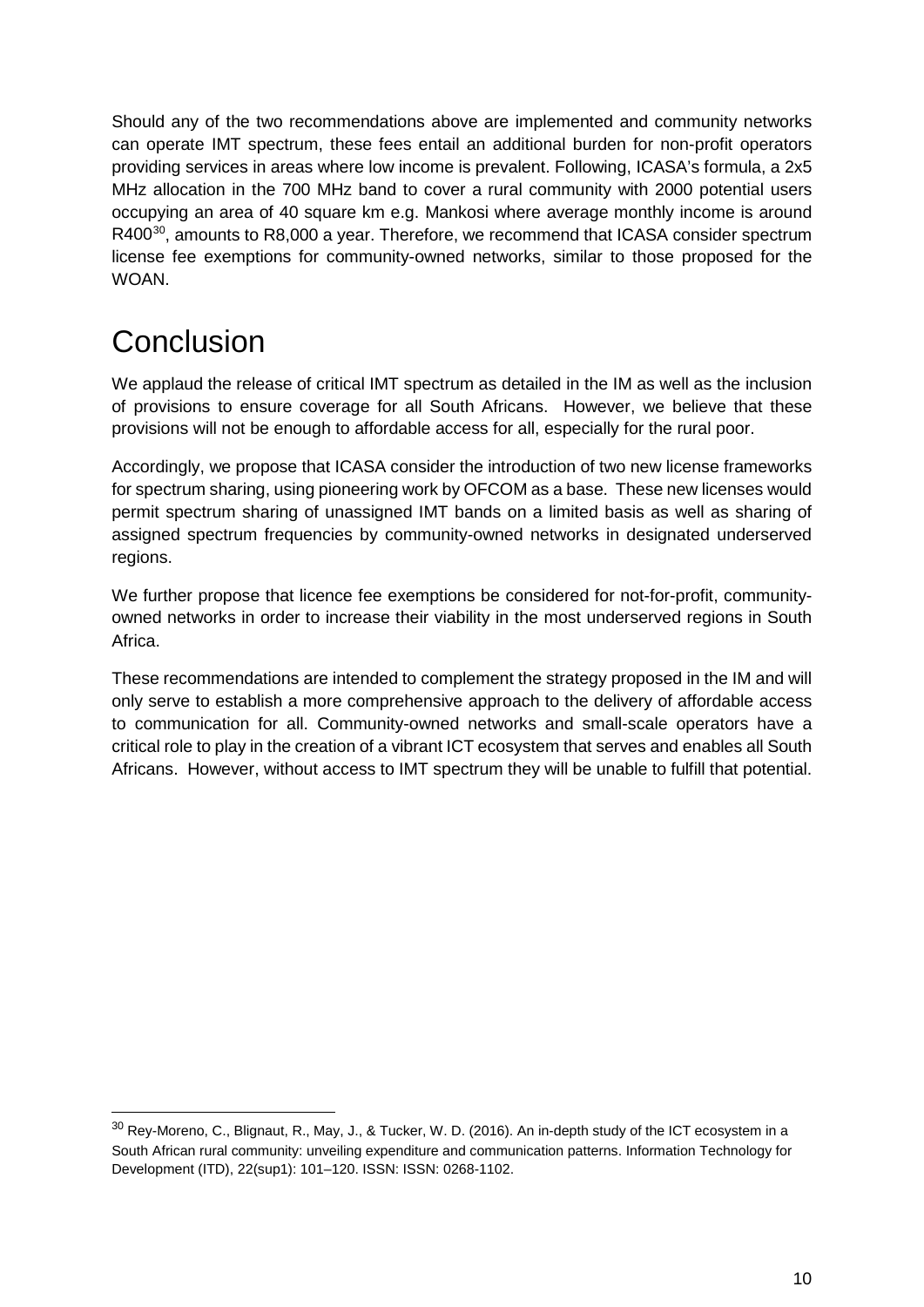# <span id="page-10-0"></span>About contributing organizations

#### **Zenzeleni Networks**

Zenzeleni is a community owned wireless internet service provider based in rural South Africa that offers quality, high speed internet comparable to the country's most developed urban centres. Its model aims to significantly cut costs of telecommunications, retain expenditure within communities as a form of social entrepreneurship, and support the development of a rural digital ecosystem towards bridging the digital divide.

#### **Association for Progressive Communications**

APC is an international network of civil society organisations founded in 1990 dedicated to empowering and supporting people working for peace, human rights, development and protection of the environment, through the strategic use of information and communication technologies (ICTs). We work to build a world in which all people have easy, equal and affordable access to the creative potential of ICTs to improve their lives and create more democratic and egalitarian societies.

#### **Contact Person**

**Prof. Shaun Pather**, Board Member Zenzeleni Networks & Professor, University of the Western Cape: [spather@uwc.ac.za](mailto:spather@uwc.ac.za)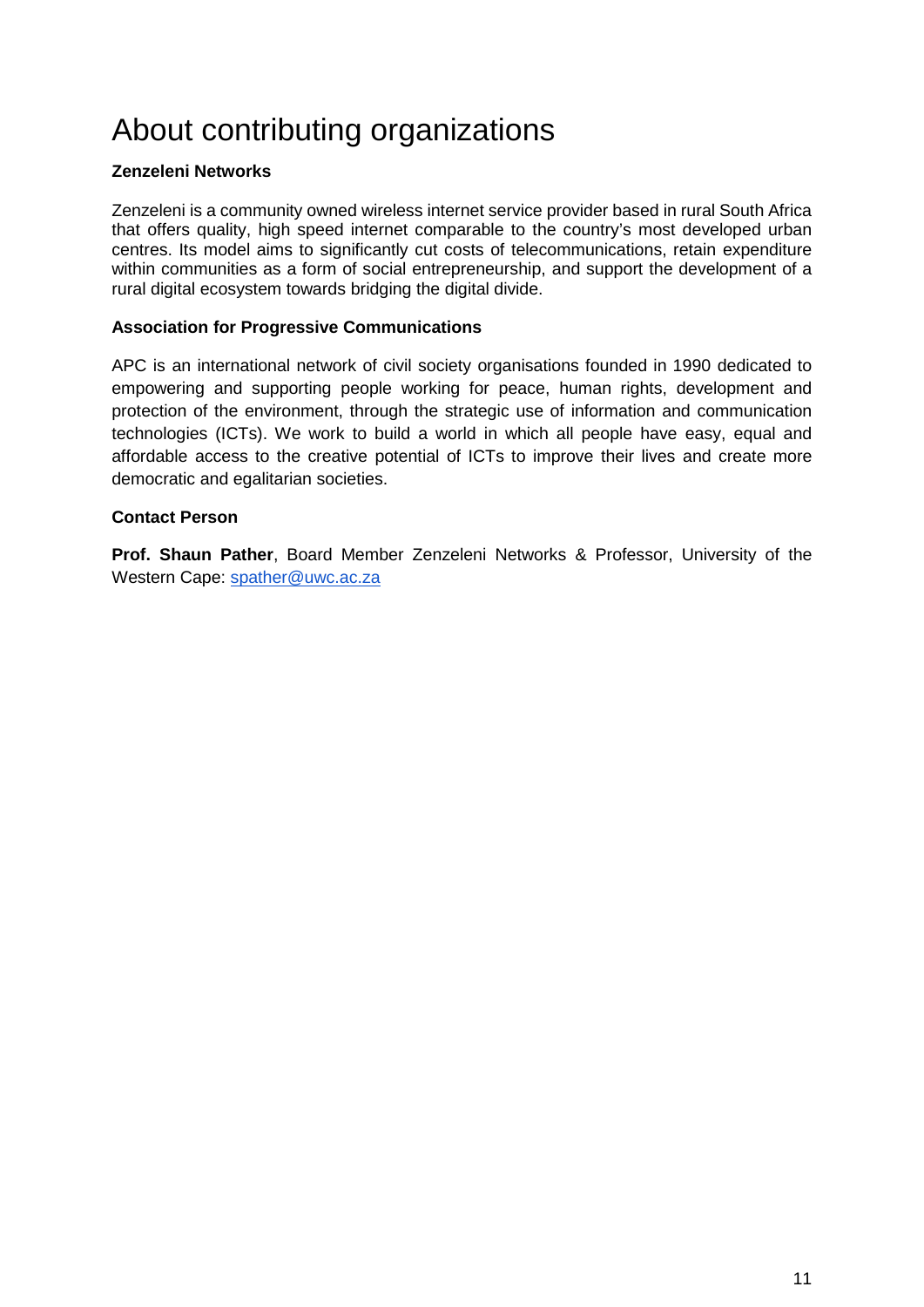# <span id="page-11-0"></span>Appendix: Background to policies and regulations supporting community networks

Different international organizations acknowledge the role of community networks in bridging the digital divide, and the type of policy and regulatory support they require.

The Broadband Commission, in its report "Connecting Africa Through Broadband: A strategy for doubling connectivity by 2021 and reaching universal access by 2030" assumes that *"connecting the last 15-20 percent of the population in rural and remote areas, depending on the population density level, requires innovative business models*" [31](#page-11-1).

The Report of the UN Secretary-General's High-level Panel on Digital Cooperation, among the four factors to consider to promote inclusivity, it refers to more concrete solutions and considers that to "creating the foundation of universal, affordable access to electricity and the internet will often require innovative approaches, such as community groups operating rural networks, or incentives such as public sector support." [32](#page-11-2)

This is consistent with earlier documents such as the Recommendation 19 ITU-D: Telecommunications for rural and remote areas - The World Telecommunication Development Conference<sup>33</sup> that includes the following recommendation:

"*that it is important to consider small and non-profit community operators, through appropriate regulatory measures that allow them to access basic infrastructure on fair terms, in order to provide broadband connectivity to users in rural and remote areas, taking advantage of technological advances*;"

Along these lines, the Broadband Commission also mentions community networks in 3 of its 8 steps within its Roadmap. Of particular relevance is, the text within "Objective 1 Ensure that the commercial broadband ICT market is open and structurally prepared for competitive" which within its "Immediate/Short-Term Actions" recommends "*Adopt open wholesale and retail telecommunications market entry policies, especially competitive and unified licensing regimes [...]. Such policies should also accommodate community and nonprofit focused network operators who offer services in underserved areas*".

Similarly, in a recent Declaration from the Specialized Technical Committee on Communications and ICT, African member states have directed the African Union to: "*Promote the formulation of strategy and pilot projects for Unlocking Access to Basic Infrastructure and Services for Rural and Remote Areas including Indigenous Community Networks , and develop guidelines on legislation on deployment of technologies and ICT* 

<span id="page-11-1"></span><sup>&</sup>lt;sup>31</sup> Broadband Commission for Sustainable Development. 2019. Connecting Africa Through Broadband: A strategy for doubling connectivity by 2021 and reaching universal access by 2030. International Telecommunications Union *and* UNESCO. [Available [https://www.broadbandcommission.org/Documents/working-groups/DigitalMoonshotforAfrica\\_Report.pdf](https://www.broadbandcommission.org/Documents/working-groups/DigitalMoonshotforAfrica_Report.pdf) ]

<span id="page-11-2"></span><sup>&</sup>lt;sup>32</sup> Report of the UN Secretary-General's High-level Panel on Digital Cooperation. Available at:https://www.un.org/en/pdfs/DigitalCooperation-report-for%20web.pdf

<span id="page-11-3"></span><sup>33</sup> ITU. 2017. World Telecommunication Development Conference (WTDC-17), Final Report. Buenos Aires, Argentina, 9-20 October 2017, International Telecommunications Union [Available [https://www.itu.int/en/ITU-](https://www.itu.int/en/ITU-D/Conferences/WTDC/WTDC17/Documents/WTDC17_final_report_en.pdf)[D/Conferences/WTDC/WTDC17/Documents/WTDC17\\_final\\_report\\_en.pdf](https://www.itu.int/en/ITU-D/Conferences/WTDC/WTDC17/Documents/WTDC17_final_report_en.pdf) ]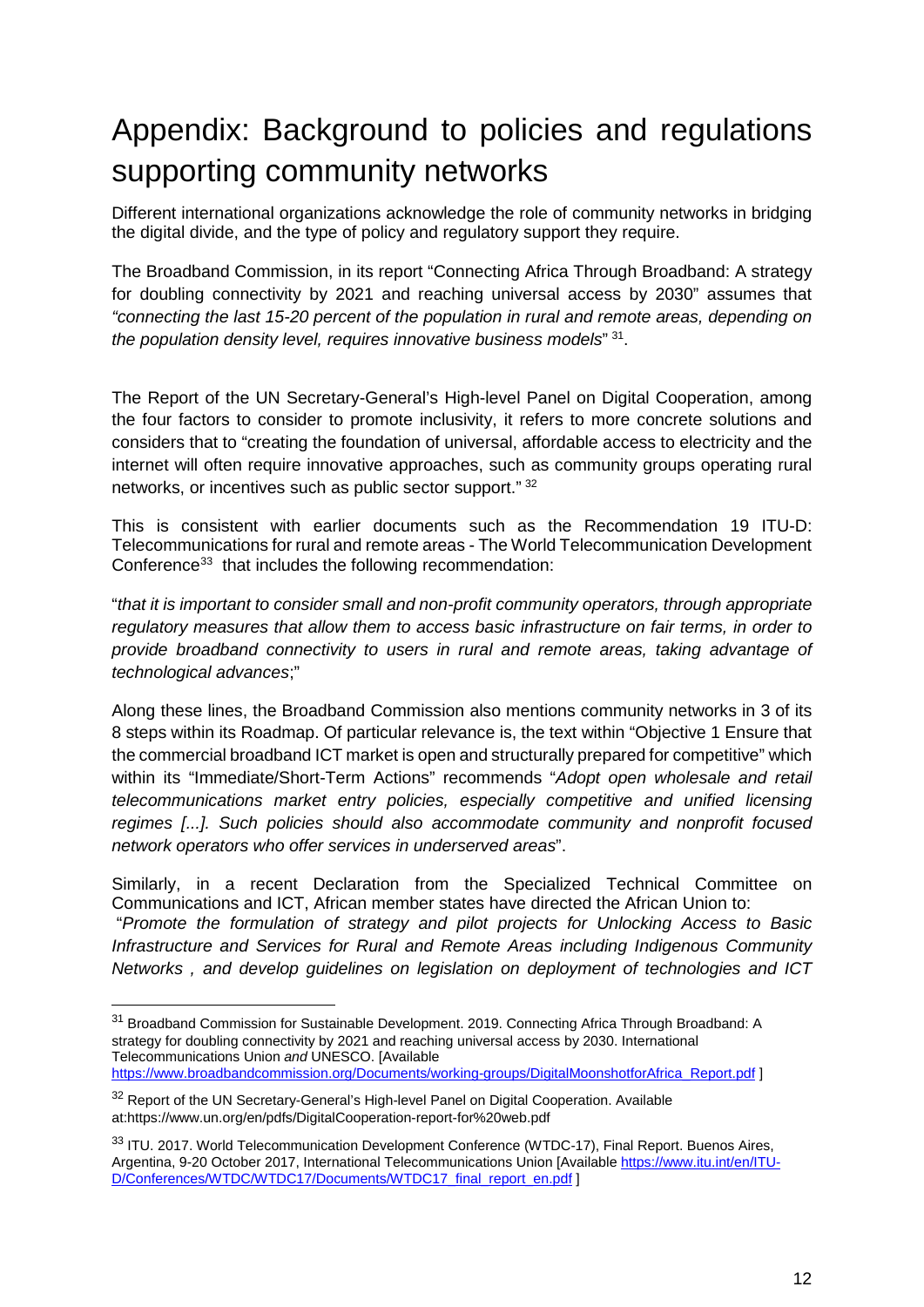*applications, to accelerate infrastructure role out in collaboration with ATU and other regional institutions*;" [34.](#page-12-0)

In South Africa there are several policy and legislative elements that are pertinent to the community networks model<sup>[35](#page-12-1)</sup>. It is quite encouraging that the South African government has begun to take an interest in the community networks model. For example, during her speech at the 2018 Budget Vote to Parliament on 17 May 2018, the Deputy Minister for Postal and Telecommunications Services (DTPS), stressed the importance of CNs and acknowledged that the community ownership model advances components of the ICT Development Index and development goals highlighted in the National Integrated ICT Policy White Paper<sup>[36](#page-12-2)</sup>. She posited, "The [CN] model further addresses the key barriers for universal access which the department's Internet for All project seeks to address" [37.](#page-12-3) The DTPS has established a Steering Committee involving the relevant State Owned Entities (SoEs) to pursue further development of CN co-operatives as one element of operationalising its ICT SMME strategy. In addition since March 2018, the Department of Science and Technology (DST) Technology, through the Technology Innovation Agency (TIA) has supported Zenzeleni Networks NPC to investigate how a community network model could be scaled to other South African communities. This support is in line with the latest report from the Competition Commission that recommends that "*government at all levels actively promote [...] the creation and entry of community networks*["38](#page-12-4).

<span id="page-12-0"></span><sup>&</sup>lt;sup>34</sup> Report from the Third Ordinary Session of the African Union's Specialized Technical Committee on Communication and Information Technologies in Sharm El Sheikh, Egypt, from 22 to 26 October 2019 https://au.int/sites/default/files/decisions/37590-2019\_sharm\_el\_sheikh\_declaration\_-\_stc-cict-3\_oct\_2019\_ver2410-10pm-1rev-2.pdf

<span id="page-12-2"></span><span id="page-12-1"></span><sup>35</sup> https://www.dst.gov.za/images/2018/POLICY-BRIEF-COMMUNITY-OWNED-NETWORKS.pdf <sup>36</sup> DTPS. 2016. National Integrated Policy White Paper. Department of Telecommunications and Postal Services, South Africa. [Available [https://www.dtps.gov.za/images/phocagallery/Popular\\_Topic\\_Pictures/National\\_Integrated\\_ICT\\_Policy\\_White.pdf](https://www.dtps.gov.za/images/phocagallery/Popular_Topic_Pictures/National_Integrated_ICT_Policy_White.pdf)

<span id="page-12-3"></span><sup>&</sup>lt;sup>37</sup> S. Ndabeni-Abrahams. 2018. Budget Vote 32 Address by Hon Stella Ndabeni-Abrahams, Deputy Minister of Telecommunications and Postal Services, Parliament, Cape Town. [Available [https://africanewswire.za.com/deputy-minister-stella-ndabeni-abrahams-telecommunications-and-postal-services](https://africanewswire.za.com/deputy-minister-stella-ndabeni-abrahams-telecommunications-and-postal-services-dept-budget-vote-2018-19/)[dept-budget-vote-2018-19/](https://africanewswire.za.com/deputy-minister-stella-ndabeni-abrahams-telecommunications-and-postal-services-dept-budget-vote-2018-19/) ]

<span id="page-12-4"></span><sup>38</sup> Competition Commission South Africa. 2019. Data Services Market Inquiry, 24 April 2019 [Available <http://www.compcom.co.za/wp-content/uploads/2019/12/Data-Services-Inquiry-Report.pdf> ]